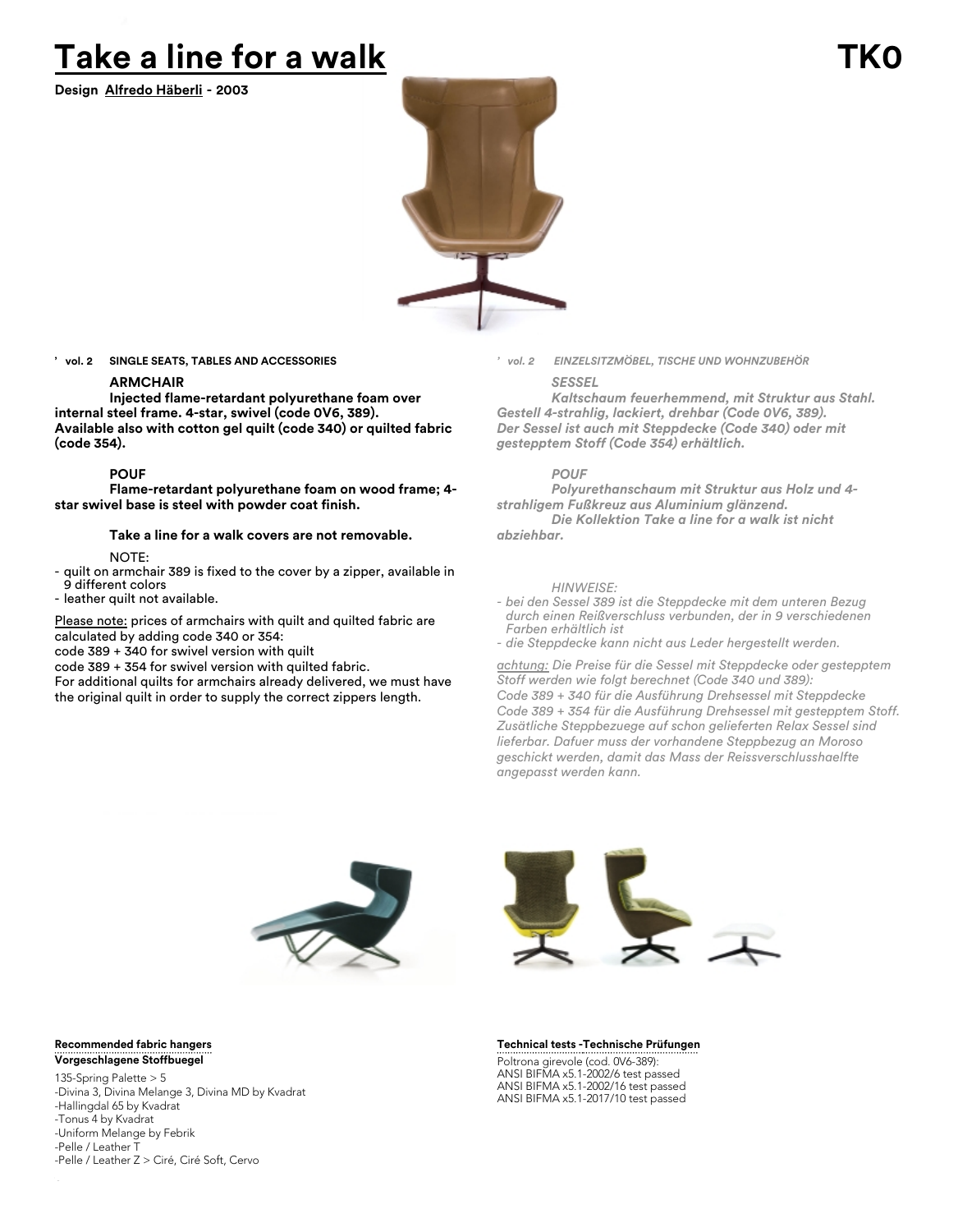# **Take a line for a walk TK0**

**Design Alfredo Häberli - 2016**



**' vol. 2 SINGLE SEATS, TABLES AND ACCESSORIES**

# **CHAISE LONGUE**

**Injected flame-retardant polyurethane foam over internal steel frame. Powder coated steel base.**

**The chaise longue cover is not removable and has a leather inlay in the footrest area, coordinated with the selected cover.**

*' vol. 2 EINZELSITZMÖBEL, TISCHE UND WOHNZUBEHÖR*

*CHAISELONGUE PU-Kaltschaum feuerhemmend, mit Struktur aus Stahl. Untergestell aus Stahl pulverbeschichtet.*

*Die Chaiselongue ist nicht abziehbar; im Bereich der Fußstütze mit einer Ledereinlage in der für den Bezug gewählten Farbe.*

### **Bases colors Farben Gestelle**





# $Zip Colors$  Farben Reißverschluss





74

VIOLET 76

BEIGE 78